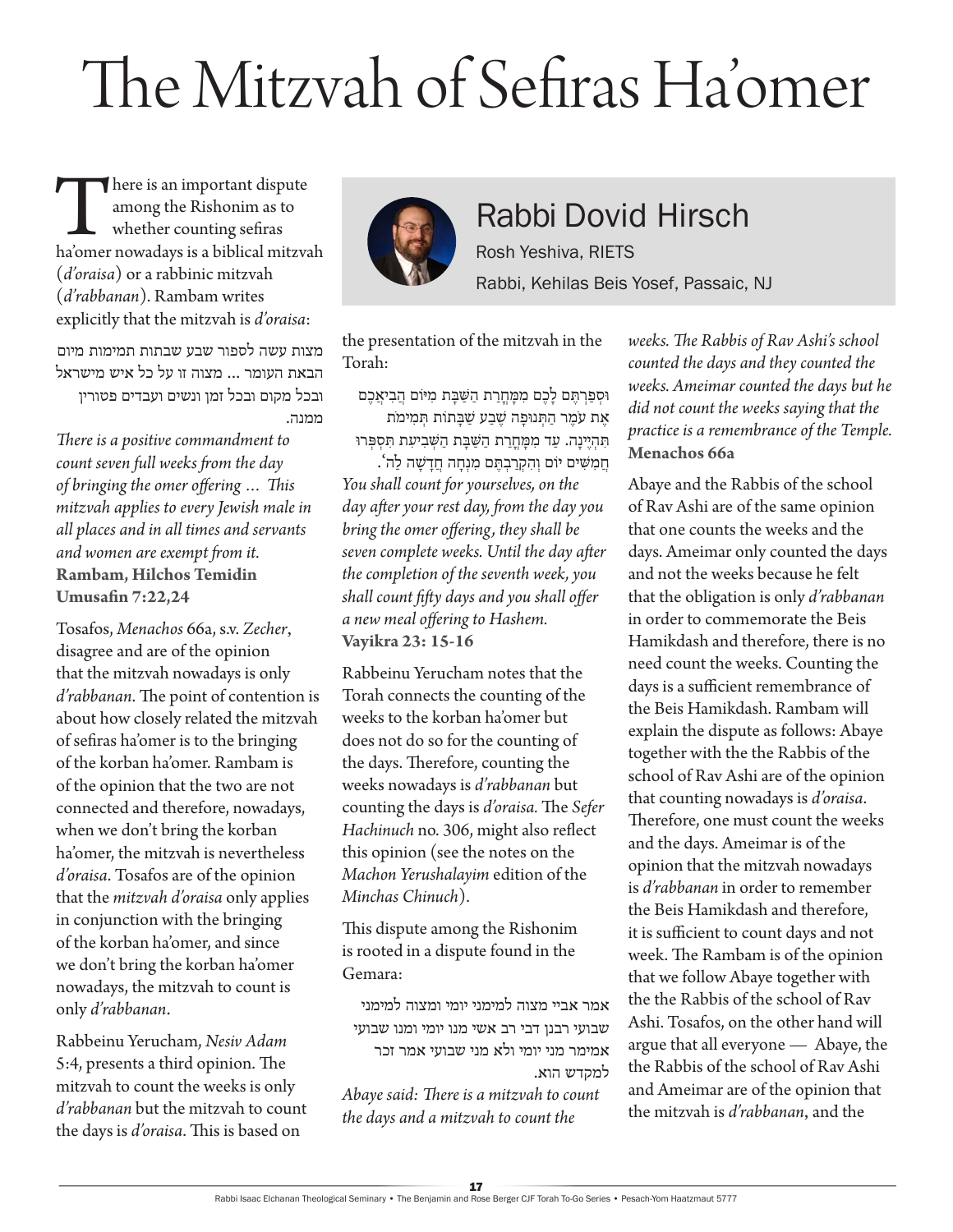only dispute is whether the *d'rabbanan* mitzvah requires counting the weeks and the days or just the days. Rabbeinu Yerucham will argue that we follow Abaye and the Rabbis of Rav Ashi's opinion that one is required to count the weeks and the days, just that they are fulfilled on different levels. The obligation to counting the days is *d'oraisa* and the obligation to count the weeks is *d'rabbanan*.

There are a number of practical differences between these opinions. First, Tosafos write that it is permissible to count during the time between sunset and *tzeis hakochavim* (nightfall). This period of time, known as *bein hashmashos* or *safek chasheicha*, is considered *safek yom v'safek layla* there is a doubt as to whether it is night or day. Why does Tosafos permit counting during this time? Because Tosafos are of the opinion that the mitzvah is *d'rabbanan* and one may count even if it is doubtful if the next day started. The Rambam would say that since the mitzvah is *d'oraisa*, one may not count during this period of doubt and must wait until after *tzeis hakochavim*.

Second, are women obligated to perform sefiras ha'omer? The aforementioned Rambam states explicitly that women are exempt from the mitzvah. This is because sefiras ha'omer is a *mitzvas aseh shehazman gerama*—a time-bound positive mitzvah, which women are exempt from performing. The Ramban, *Kiddushin* 34a, gives a list of mitzvos that are not *zman gerama* and included in that list are the initials ע"סה. Some Acharonim interpret that as *seder ha'avodah*, the requirement of saying daily korbanos. However, most assume that he is referring to sefiras ha'omer. Sefiras ha'omer seems to be

a classical *mitzvas aseh shehazman gerama*. We recite it from the second day of Pesach until Shavuos and only during that time. Why isn't this a *mitzvas aseh shehazman gerama*? R. Yechezkel Borenstein, in *Divrei Yechezkel* no. 45, answers that in order for something to be considered a *mitzvas aseh shehazman gerama*, it has to be directly linked with time. Sefiras ha'omer is not directly linked with time, but rather, its obligation is generated by the bringing of the korban ha'omer and therefore, it is considered *mitzvas aseh shelo hazman gerama* and women are obligated to perform the mitzvah.

We find a similar idea regarding *kiddush levanah*. The *Magen Avraham*, *siman* 426, writes that women are exempt from reciting *kiddush levanah* because it is a *mitzvas aseh shehazman gerama*. Rav Shlomo Kluger in *Chochmas Shlomo* disagrees. He says that *mitzvas aseh shehazman gerama* only applies in a situation where the mitzvah can potentially be fulfilled at any time and the Torah imposes on us a certain time to fulfill the mitzvah. Time is an external factor in the fulfillment of the mitzvah. *Kiddush levanah* also has a time element. It is only recited in the first half of the month. However, the time factor is not external. It is an intrinsic part of the mitzvah because the mitzvah could only be fulfilled when the new moon is still waxing. While this might seem counterintuitive, when the time factor is intrinsic to the mitzvah, it is not considered a *mitzvas aseh shehazman gerama*.

As such, in order for something to be considered a a *mitzvas aseh shehazman gerama*, the mitzvah must be directly linked to time and time must be an external factor in the performance of

## *Zecher L'Mikdash* **or** *Zecher L'Churban***?**

Rabbi Yosef Dov Soloveitchik (cited in *MiPninei HaRav* pp. 287- 289) noted that there are certain rabbinic mitzvot that were enacted to memorialize a particular mitzvah that was performed when the Beit HaMikdash was standing (*zecher l'mikdash*). There are other rabbinic mitzvot that were enacted to commemorate the destruction of the Beit HaMikdash (*zecher l'churban*). The former are performed with great joy and the latter are performed with an element of sadness. R. Zerachiah HaLevi, *Ba'al HaMaor* (end of Pesachim) notes that we do not recite Shehechiyanu on the first night of sefirat ha'omer because it is not a mitzvah that brings us joy, but rather a mitzvah that brings agony that we don't have a Beit HaMikdash. Rabbi Soloveitchik noted that Ba'al HaMaor is clearly of the opinion that sefirat ha'omer nowadays is a *zecher l'churban* and not a *zecher l'mikdash*. Ba'al HaMaor proves his position from Ameimar's practice to count the days and not the weeks. Rabbi Soloveitchik explained further that when a mitzvah is performed as a *zecher l'mikdash*, the mitzvah is performed in the same manner that it was performed when the Beit HaMikdash was standing. A *zecher l'churban* is specifically not performed in the same manner in which it was performed when the Beit HaMikdash was standing because it's goal is to show that we are incomplete without the Beit HaMikdash. Therefore, Ameimar felt that we should specifically not count the weeks. **Torah To Go Editors**